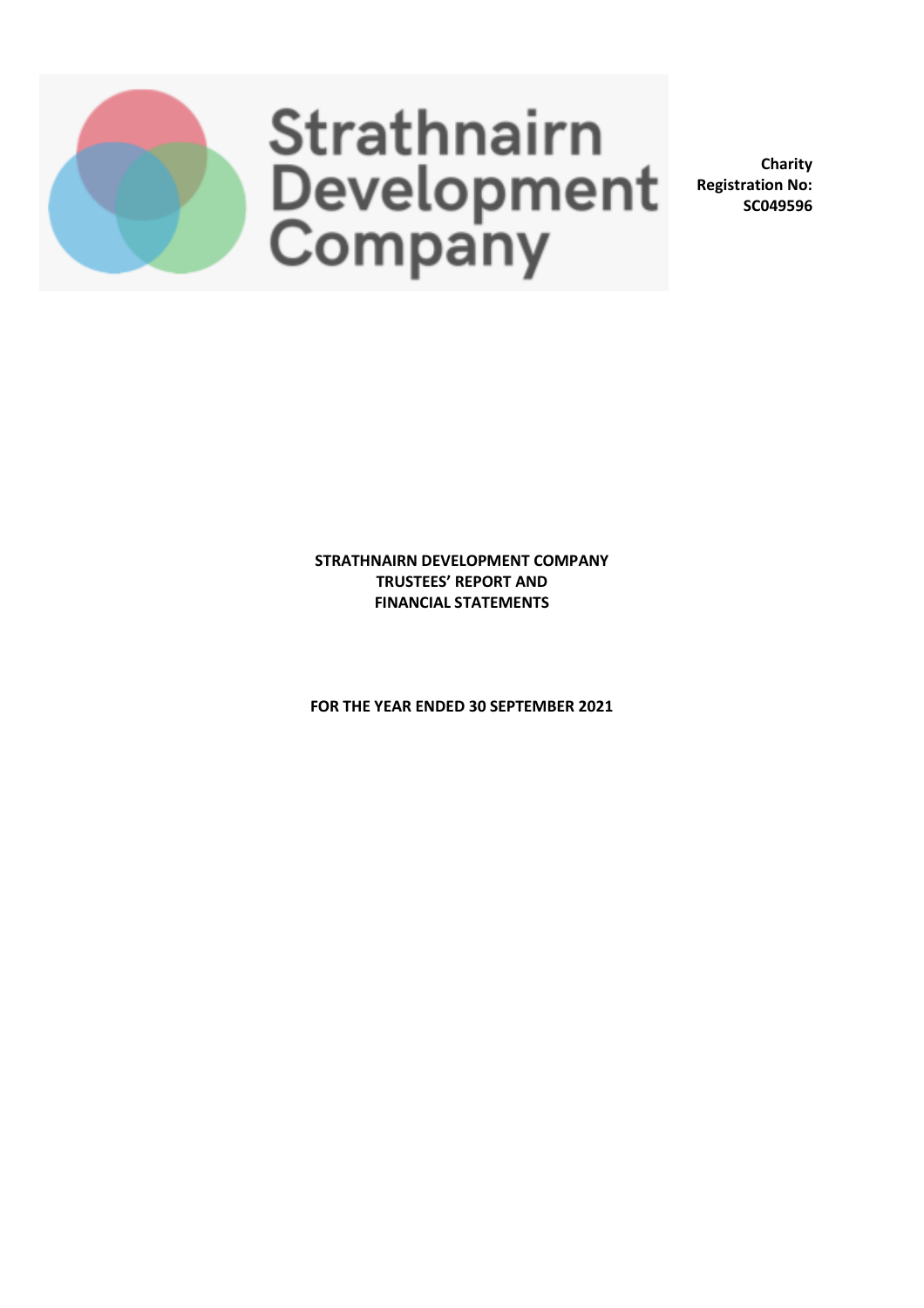| <b>CONTENTS</b>                           | PAGE    |
|-------------------------------------------|---------|
| Trustees' Annual Report                   | $1 - 4$ |
| Independent Examiner's Report             | 5       |
| <b>Statement of Receipts and Payments</b> | 6       |
| <b>Statement of Balances</b>              | 7       |
| Notes to the Financial Statements         | $8 - 9$ |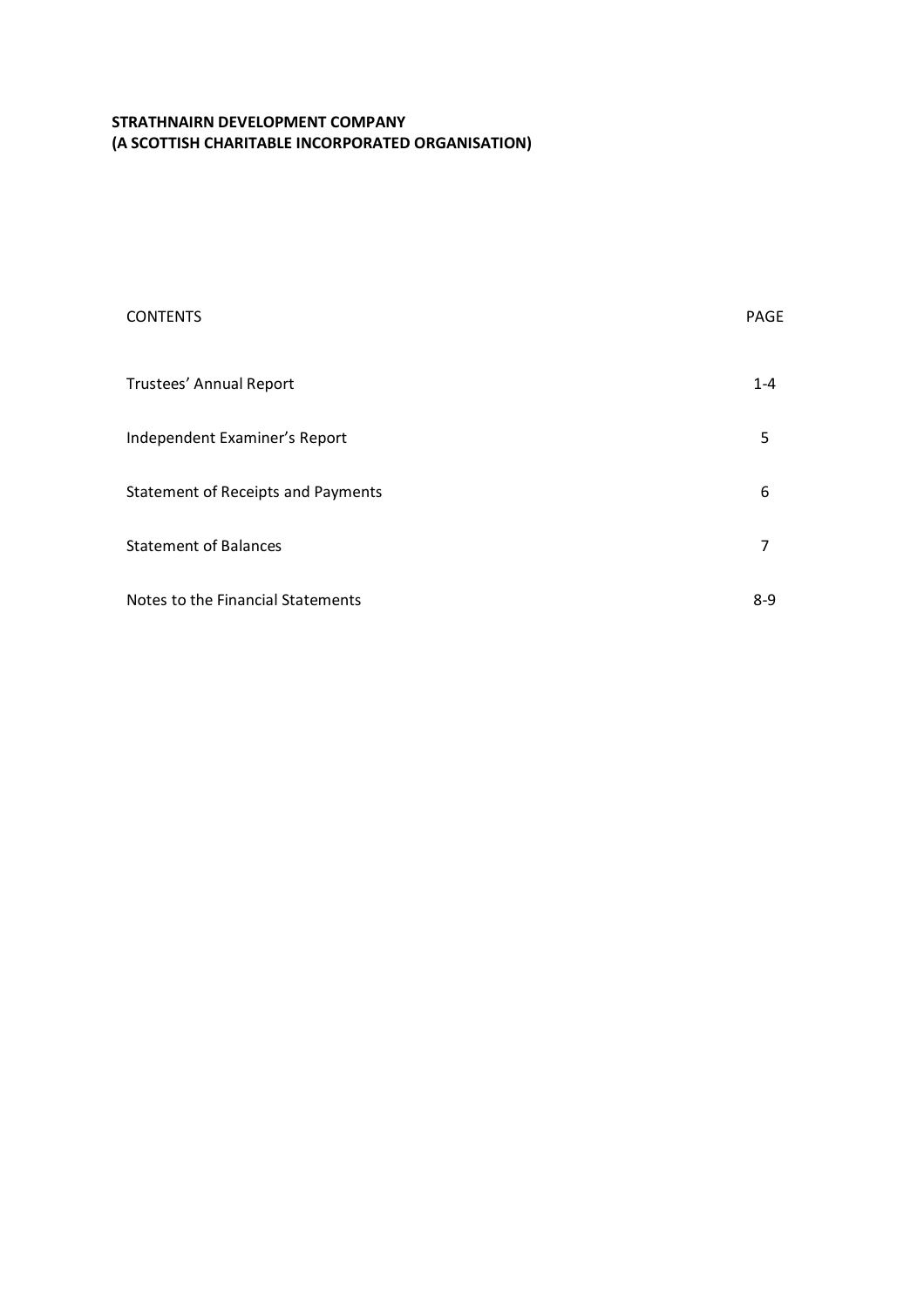# **TRUSTEES ANNUAL REPORT FOR THE YEAR ENDED 30 SEPTEMBER 2021**

The Trustees present their annual report and the unaudited financial statements of the charity for the period ended 30 September 2021.

## **Reference and administrative details**

| <b>Registered Charity Name</b>     | Strathnairn Development Company                                                           |  |  |
|------------------------------------|-------------------------------------------------------------------------------------------|--|--|
| <b>Charity Registration Number</b> | SC049596                                                                                  |  |  |
| <b>Principal Office Address</b>    | <b>Farr Community Hall</b><br>Inverarnie Park<br>Farr<br>Inverness<br>IV <sub>2</sub> 6AX |  |  |

The Trustees under charity law who served the charity during the period were

| Ms. Raghnaid Sandilands<br>Mr. Paul Robinson<br>Ms. Kirsty Adam<br>Mr. Neil Dawson   | Chair (until 23/02/2021) then Secretary<br>Secretary/Treasurer (until 23/02/2021) then Chair<br>Treasurer (from 23/02/2021) |
|--------------------------------------------------------------------------------------|-----------------------------------------------------------------------------------------------------------------------------|
| Mr. Scott MacDonald<br>Ms. Beverley MacLean<br>Ms. Beth Rose<br>Prof. Michael Danson | (resigned 23/02/21)<br>(joined 23/02/21)                                                                                    |
| <b>Bankers</b>                                                                       | Triodos Bank, Deanery Rd, Bristol, BS1 5AS                                                                                  |

**Independent Examiner** Ms. Marielle Piron Daveallan Cottage Farr IV2 6XG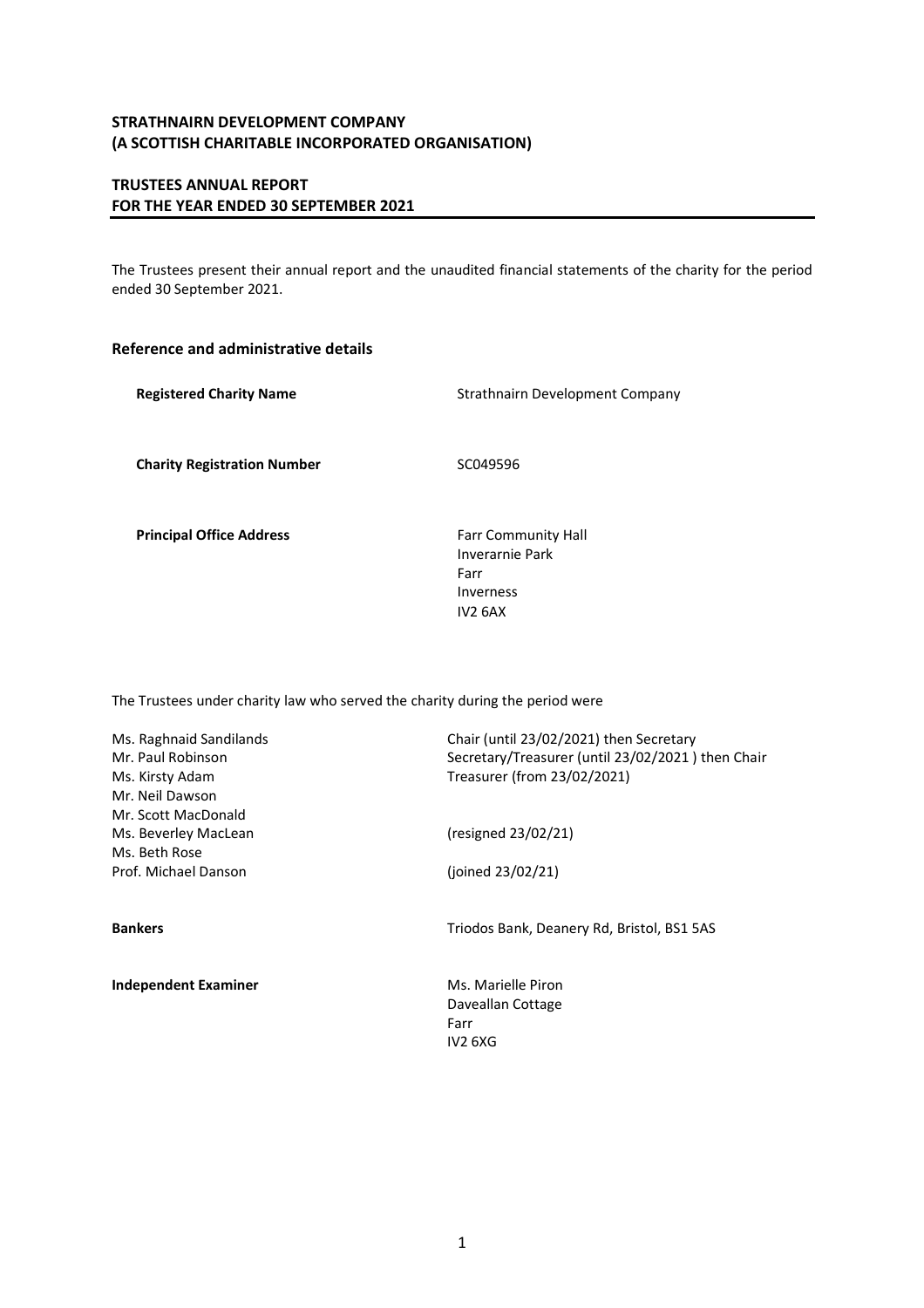## **TRUSTEES ANNUAL REPORT (continued) FOR THE YEAR ENDED 30 SEPTEMBER 2021**

## **Mission statement**

The Strathnairn Development Company (SDC) is an independent, charitable, community owned development trust working towards building a strong resilient community in Strathnairn. Our aim is to help make our community a great place for people of all abilities to live, work and thrive.

## **Charitable purposes**

SDC's primary charitable purpose is the advancement of community development, including assessing the need for, advocating for, providing advice for, and the execution of plans for, community development.

## **Structure**

The Charity is a Scottish Charitable Incorporated Organisation. It is organised into a two tier structure; a body of Members, and Board of Trustees.

Membership is open to all residents over the age of 16 years living within the boundary of the Strathnairn Community Council area, as defined in September 2018. At the close of the financial year, SDC had 43 members.

Trustees are elected to the Board by the Members, except in the first year of operations, where the trustees are the initial members of the charity. In February 2021, SDC held its first trustee election, immediately prior to its first AGM. All seeking election were duly elected. Trustees serve for a term of 3 years. Trustees may appoint other Members to fill vacancies until the subsequent AGM when they must step down, but may be reappointed.

### **Governance**

The Trustees control and are responsible for all aspects of SDC's operations. Trustees hold regular monthly meetings. During the past year these meetings were at times impacted by the COVID-19 pandemic. Since the pandemic began, all meetings have been held via video conferencing software. Trustees have provided information on their operations to the Members where possible.

Constitutional change is also required so asto allow SDC to operate legislation such asthe various Land Reform Acts, and the Community Empowerment Act. It was hoped to make these changes over the course of this financial year but time constraints made this impossible.

## **Trustee recruitment and appointment**

A Trustee role profile has been prepared, but it has yet to be implemented. However, in February 2021, SDC recognised that the skills of one of its Members, Professor Emeritus Michael Danson was a good match for the role profile. He was recruited as a Board appointed Trustee.

SDC has no specific policies in place for the recruitment of young people between the ages of 16 - 18.

New Trustees are provided with access to SDC's constitution, and other information about the aims and objectives of the charity, sufficient to make sure they can become familiar with all aspects of SDC.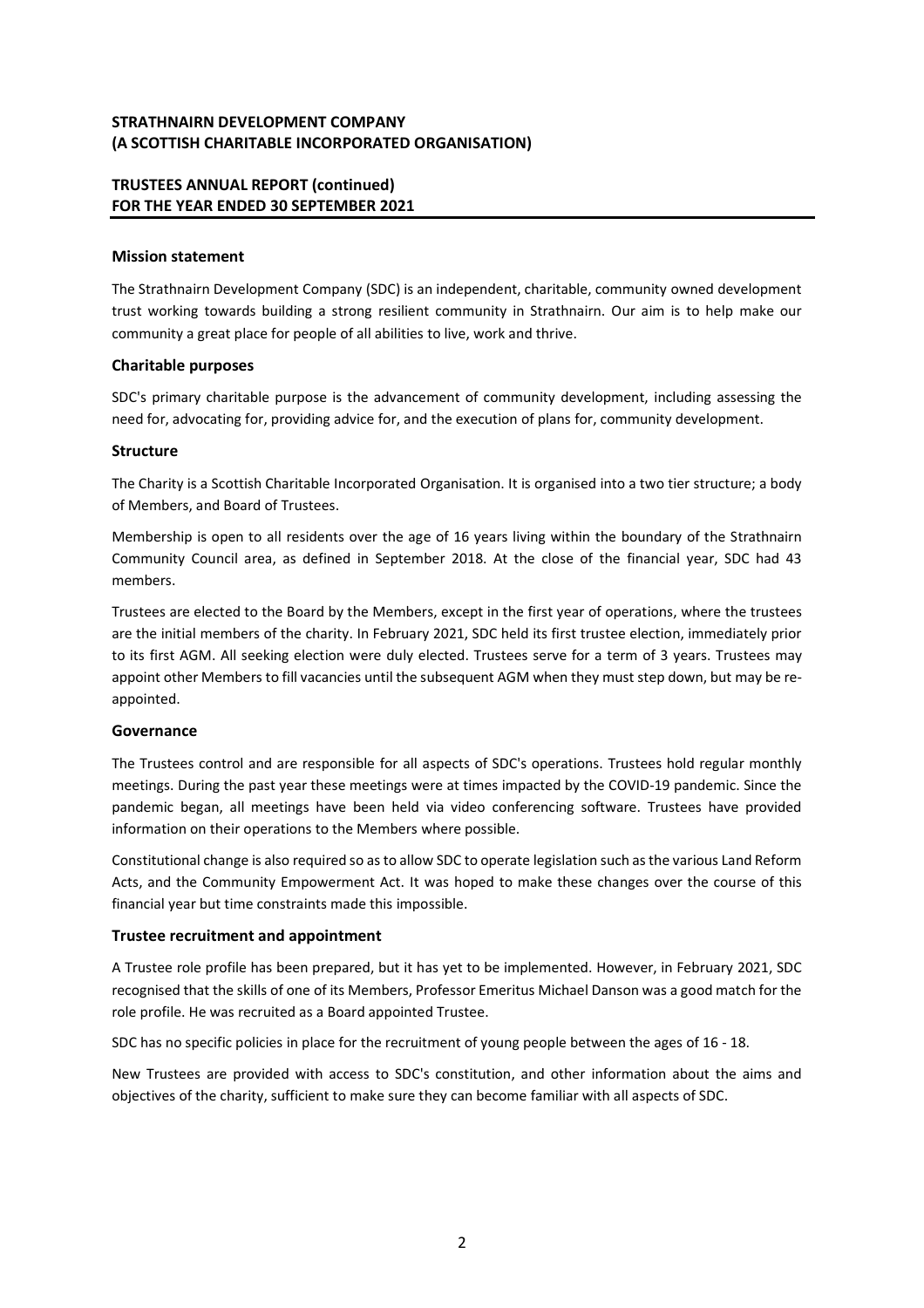## **TRUSTEES ANNUAL REPORT (continued) FOR THE YEAR ENDED 30 SEPTEMBER 2021**

## **Employees**

Currently SDC has no employees. It still plans to employ a community development officer and an administrator, when funds permit.

## **Related parties**

SDC is a member of the Development Trust Association of Scotland. Currently, membership fees are paid by ACORNS2TREES, a charitable trust supporting members of DTAS. SDC has also become a member of the Scottish Council for Voluntary Organisations. Due to SDC's turnover being below £100000 per annum, membership is free.

## **Summary of main activities in relation to the charitable purpose**

In February 2021, SDC submitted an application to the Strathnairn Community Benefit Fund (SCBF) for funding to employ a Community Development Officer (CDO) to help advance projects in the Strathnairn community, and better support other community groups. However, this application was rejected, with a request that SDC instead submit a funding application to create a Community Action Plan (CAP), and use the plan to support the case for the employment of a CDO.

SDC had been engaging in discussions with potential external funders, who disclosed that any possible funding would be contingent on the community having a CAP that identified the community's priorities. To have maximum traction with external funders, the CAP must be community-led, carried out by an agency external to the community, so to reduce potential bias, and done with a recent methodology.

SDC wrote tender documents, carried out a tender evaluation report, and selected one candidate. In April 2021, SDC applied to SCBF to fund the appointment of the candidate to create the CAP. Once funded, SDC appointed consultants to create the CAP using up-to-date standards. The consultants first step was to produce a synthesis of available socio-economic data, and a survey of Strathnairn community groups. By the end of the 2021 financial year, SDC was, with the help of a working group, producing a survey questionnaire for a community survey. The consultants received their first fee installment in August 2021, in the sum of £1332.00.

In April 2021, SDC also approached the Development Trust Association of Scotland for 3 years worth of funding for a Community Development Officer. The source of funding wasthe Scottish Government. Although the offer was at very short notice, SDC submitted a timely application. DTAS received a very large number of applications, and only a few applicants could be funded. Ultimately, the funding application was unsuccessful.

## **Summary of other activities**

SDC has also worked with a group of residents seeking to take into community ownership a disused church of considerable heritage value to the local community. This work is ongoing.

SDC attempted to secure a deal with DTAS Oil Buying to supply cheaper heating oil to Strathnairn residents with support for those in fuel poverty. However, the company partnered with DTAS appears to have withdrawn from discounting heating oil. It is not clear why this has occurred but may be the result of the current energy crisis. It should be noted that while gas users are protected by ofgem's [hardship](https://www.ofgem.gov.uk/information-consumers/energy-advice-households/getting-help-if-you-cant-afford-your-energy-bills) funds, ofgem has no mandate to offer the same to heating oil consumers. In 2020, there were 110,084 households in the Highlands and 61% of these were heated with oil. Over 90% of households in Strathnairn are heated by oil. During the 2021 financial year 20% of households in the Highlands were in fuel poverty, and this figure was set to rise.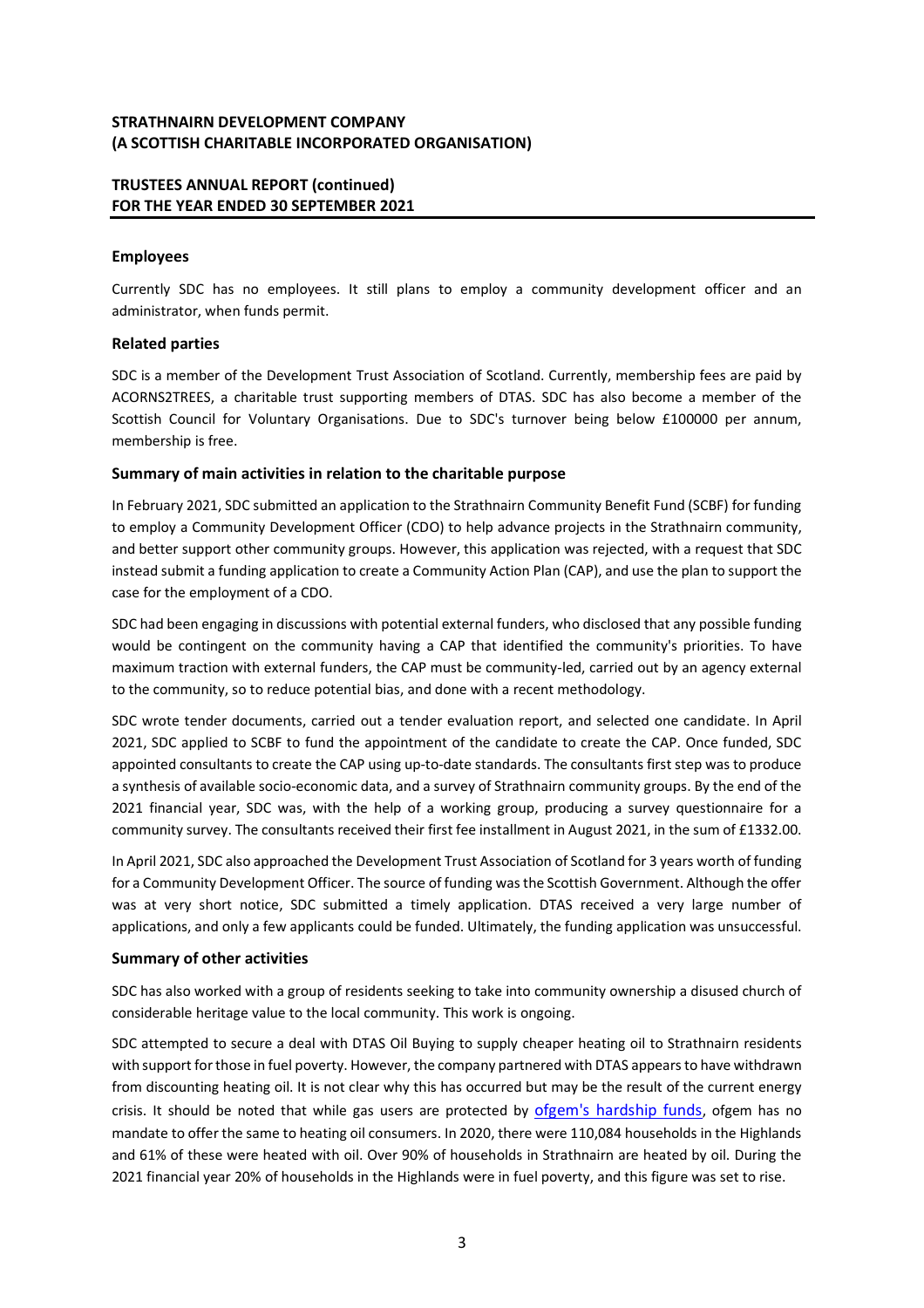# **TRUSTEES ANNUAL REPORT (continued) FOR THE YEAR ENDED 30 SEPTEMBER 2021**

Feeling that a scheme that covered the whole Highlands would be most advantageous to Strathnairn residents, SDC approached the Highland Council and other concerned bodies for a scheme to better support those suffering from fuel poverty.

## **Achievements and performance**

In its 2nd year, SDC were successful in securing funding for a CAP and this will strengthen the planned subsequent application for a CDO This is an application to produce a CAP that should enable the community's priorities to be expressed.

It has engaged with other community groups in Strathnairn, the Highland Council and other agencies.

## **Financial Review and Reserves Policy**

The completion of the CAP should enable SDC to approach large external funders, for funding, and will provide a strong foundation for a proposal to fund a CDO from SCBF. SDC has limited funding available to the point that there is no need for a reserves policy.

Pholosipon

**Mr. Paul Robinson (Chair)**

\_\_\_\_\_\_\_\_\_\_\_\_\_\_\_\_\_\_\_\_\_\_\_\_\_\_\_\_\_\_\_\_\_\_

**Date : 26 April 2022**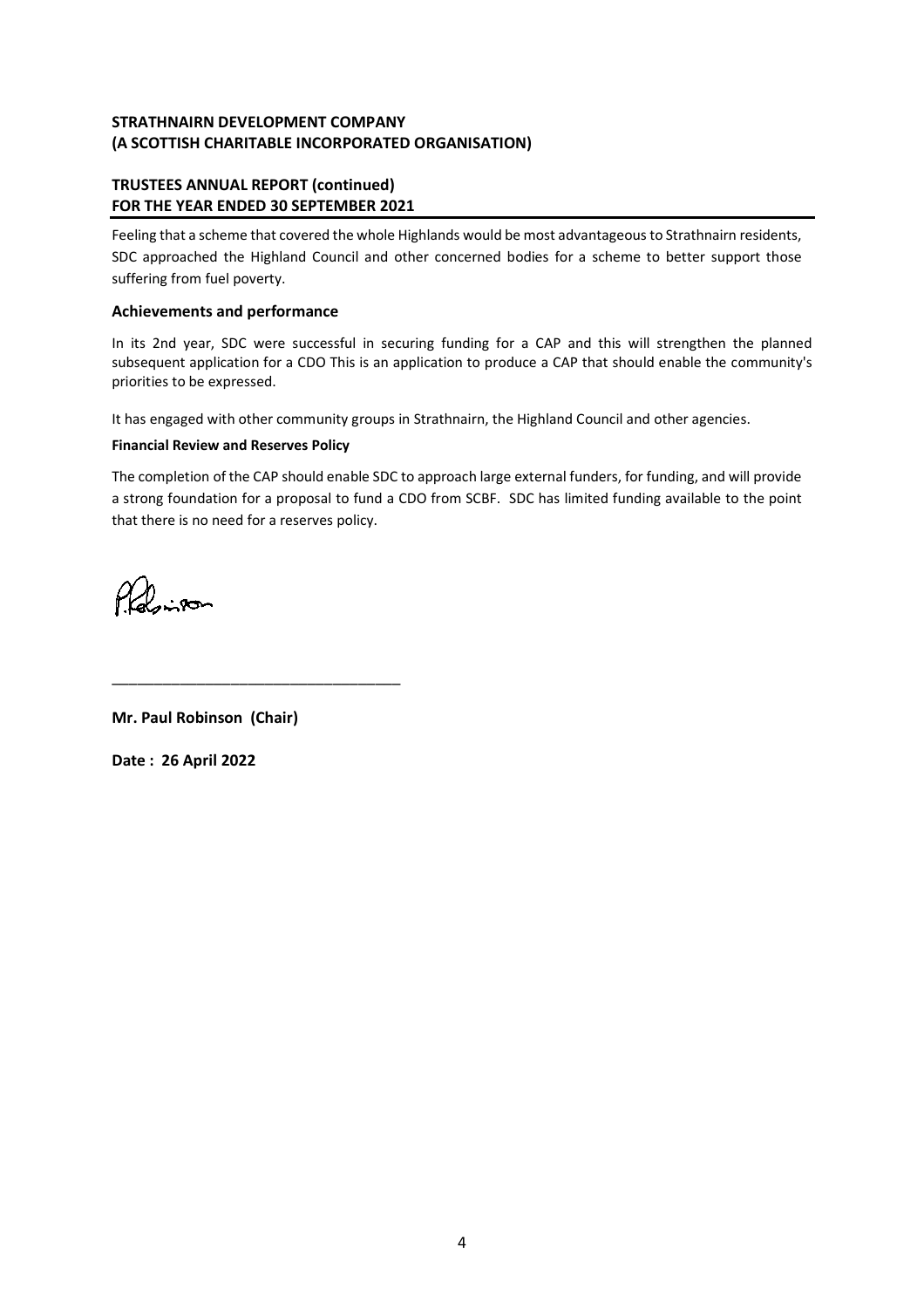### **Strathnairn Development Company**

#### Independent Examiner's report to the members on the unaudited financial statements of **Strathnairn Development Company**

I report on the accounts of Strathnairn Development Company for the year ended 30<sup>th</sup> September 2021, which are set out on pages 6 to 9.

#### Respective responsibilities of trustees and independent examiner

The charity's trustees are responsible for the preparation of the accounts in accordance with the terms of the Charities and Trustee Investment (Scotland) 2005 Act and the Charities Accounts (Scotland) Regulations 2006. The charity trustees consider that the audit requirement of Regulation  $10(1)$  (d) of the Accounts Regulations does not apply. It is my responsibility to examine the accounts as required under section 44(1) (c) of the Act and to state whether particular matters have come to my attention.

#### Basis of independent examiner's statement

My examination is carried out in accordance with Regulation 11 of the Charities Accounts (Scotland) Regulations 2006. An examination includes a review of the accounting records kept by the charity and a comparison of the accounts presented with those records. It also includes consideration of any unusual items or disclosures in the accounts and seeks explanations from the trustees concerning any such matters. The procedures undertaken do not provide all the evidence that would be required in an audit and, consequently, I do not express an audit opinion on the accounts.

#### Independent examiner's statement

In the course of my examination, no matter has come to my attention

- 1. which gives me reasonable cause to believe that in any material respect the requirements:
	- to keep accounting records in accordance with section 44(1) (a) of the 2005 Act and Regulation 4 of the 2006 Accounts Regulations, and
	- to prepare accounts which accord with the accounting records and comply with Regulation 9 of the 2006 Accounts Regulations

have not been met, or

2. to which, in my opinion, attention should be drawn in order to enable a proper understanding of the accounts to be reached.

Marielle Piron **Chartered Accountant** Dalveallan Cottage IV2 6XG

Date: 26 April 2022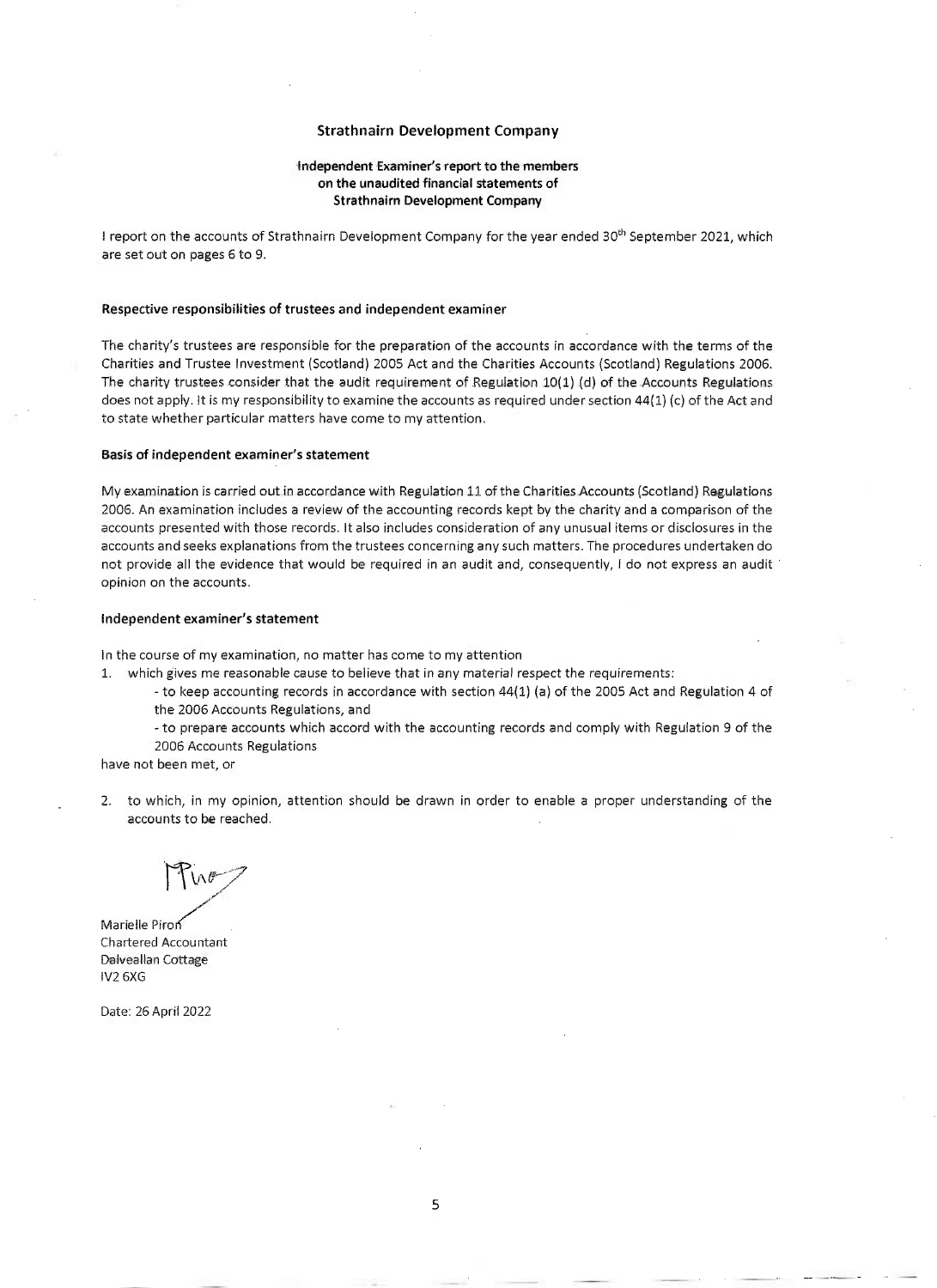# **STATEMENT OF RECEIPTS AND PAYMENTS FOR THE YEAR ENDED 30 SEPTEMBER 2021**

|                                    | <b>Note</b> | <b>Unrestricted</b><br><b>Funds</b> | <b>Restricted</b><br><b>Funds</b> | 2021 Total<br><b>Funds</b> | <b>2020 Total</b><br><b>Funds</b> |
|------------------------------------|-------------|-------------------------------------|-----------------------------------|----------------------------|-----------------------------------|
| <b>Receipts</b>                    |             |                                     |                                   |                            |                                   |
| Voluntary Income                   | 5           | $\boldsymbol{0}$                    | 13,300                            | 13,300                     | 58                                |
| Investment Income                  |             | $\overline{2}$                      | $\mathbf 0$                       | $\overline{2}$             | $\pmb{0}$                         |
|                                    |             |                                     |                                   |                            |                                   |
| <b>Total Receipts</b>              |             | $\mathbf 2$                         | 13,300                            | 13,302                     | 58                                |
| Payments                           |             |                                     |                                   |                            |                                   |
| Cost of Charitable Activities      | 6           | $\boldsymbol{0}$                    | (1, 332)                          | (1, 332)                   | $\boldsymbol{0}$                  |
| <b>Governance Costs</b>            |             | $\boldsymbol{0}$                    | $\boldsymbol{0}$                  | 0                          | $\boldsymbol{0}$                  |
|                                    |             |                                     |                                   |                            |                                   |
| <b>Total Payments</b>              |             | $\pmb{0}$                           | (1, 332)                          | (1, 332)                   | $\pmb{0}$                         |
| Surplus / (Deficit) for the period |             | $\mathbf{2}$                        | 11,968                            | 11,970                     | 58                                |
| Transfer between funds             |             | $\pmb{0}$                           | 0                                 | 0                          | $\pmb{0}$                         |
| Surplus / (Deficit) for the period |             | $\overline{\mathbf{2}}$             | 11,968                            | 11,970                     | 58                                |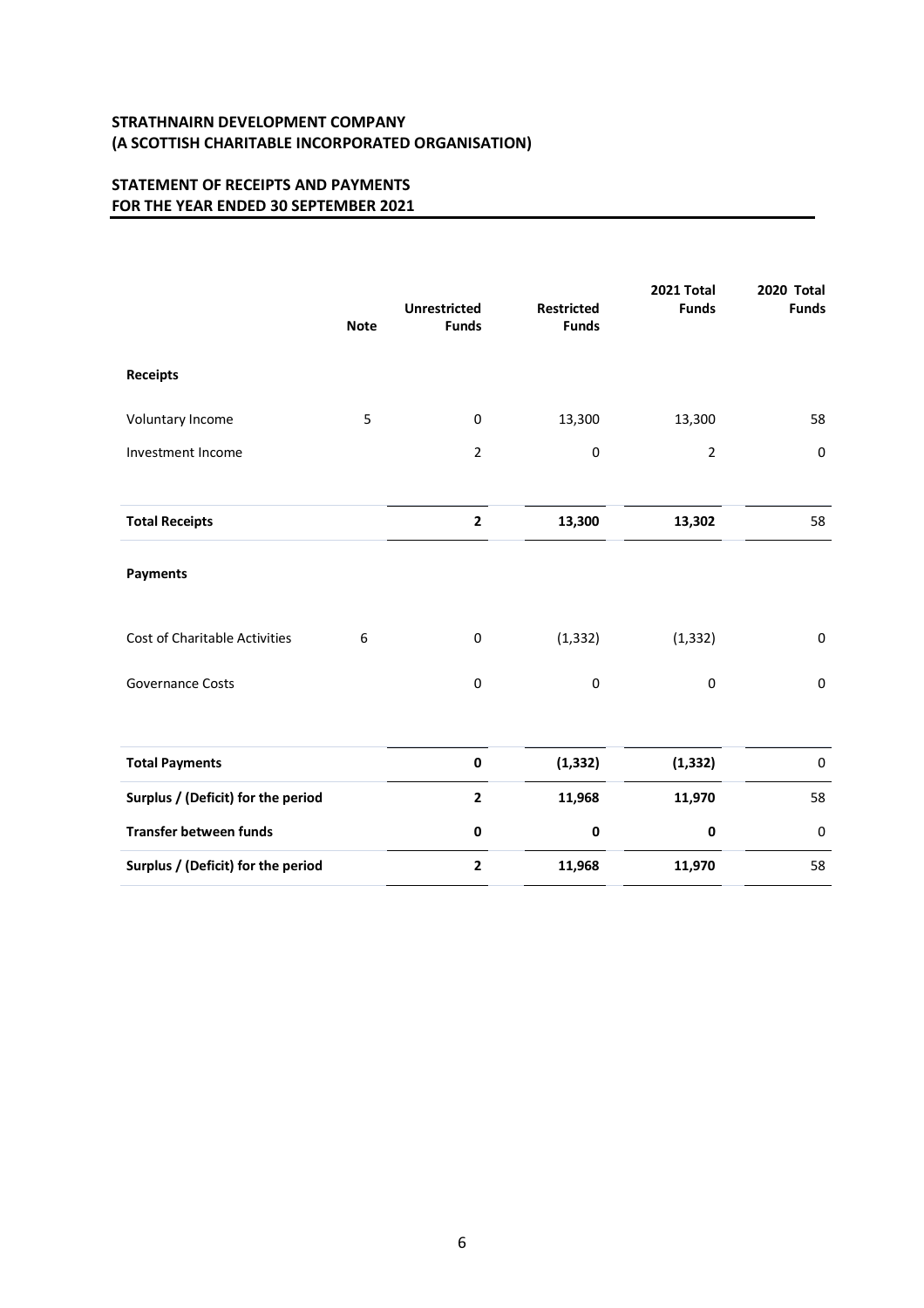# **STATEMENT OF BALANCES AS AT 30 SEPTEMBER 2021**

|                                            | 2021<br><b>Unrestricted</b><br><b>Funds</b> | 2021<br><b>Restricted</b><br><b>Funds</b> | 2021 Total<br><b>Funds</b> | <b>2020 Total</b><br><b>Funds</b> |
|--------------------------------------------|---------------------------------------------|-------------------------------------------|----------------------------|-----------------------------------|
| <b>Opening Cash at bank and</b><br>in hand | 58                                          | 0                                         | 58                         | 0                                 |
| Surplus / (Deficit) for the<br>period      | 2                                           | 11,968                                    | 11,970                     | 58                                |
| Closing Cash at bank and<br>in hand        | 60                                          | 11,968                                    | 12,028                     | 58                                |

|                                           | 2021 Total<br><b>Funds</b> | 2020 Total<br><b>Funds</b> |
|-------------------------------------------|----------------------------|----------------------------|
| <b>Other Assets (All Funds)</b>           | 0                          | 0                          |
| Liabilities (All Funds)                   | 0                          | 0                          |
| <b>Contingent Liabilities (All Funds)</b> | 0                          | 0                          |

The charity Trustees have considered that the audit requirement under Regulation 10(1) (d) of the 2006 Charities (Scotland) Accounts Regulations does not apply.

The notes on pages 8 to 9 form part of these accounts.

These accounts were approved and authorised for issue by the Trustees and were signed on their behalf by:

Probinson

MR. PAUL ROBINSON (Chair) Date: 26 April 2022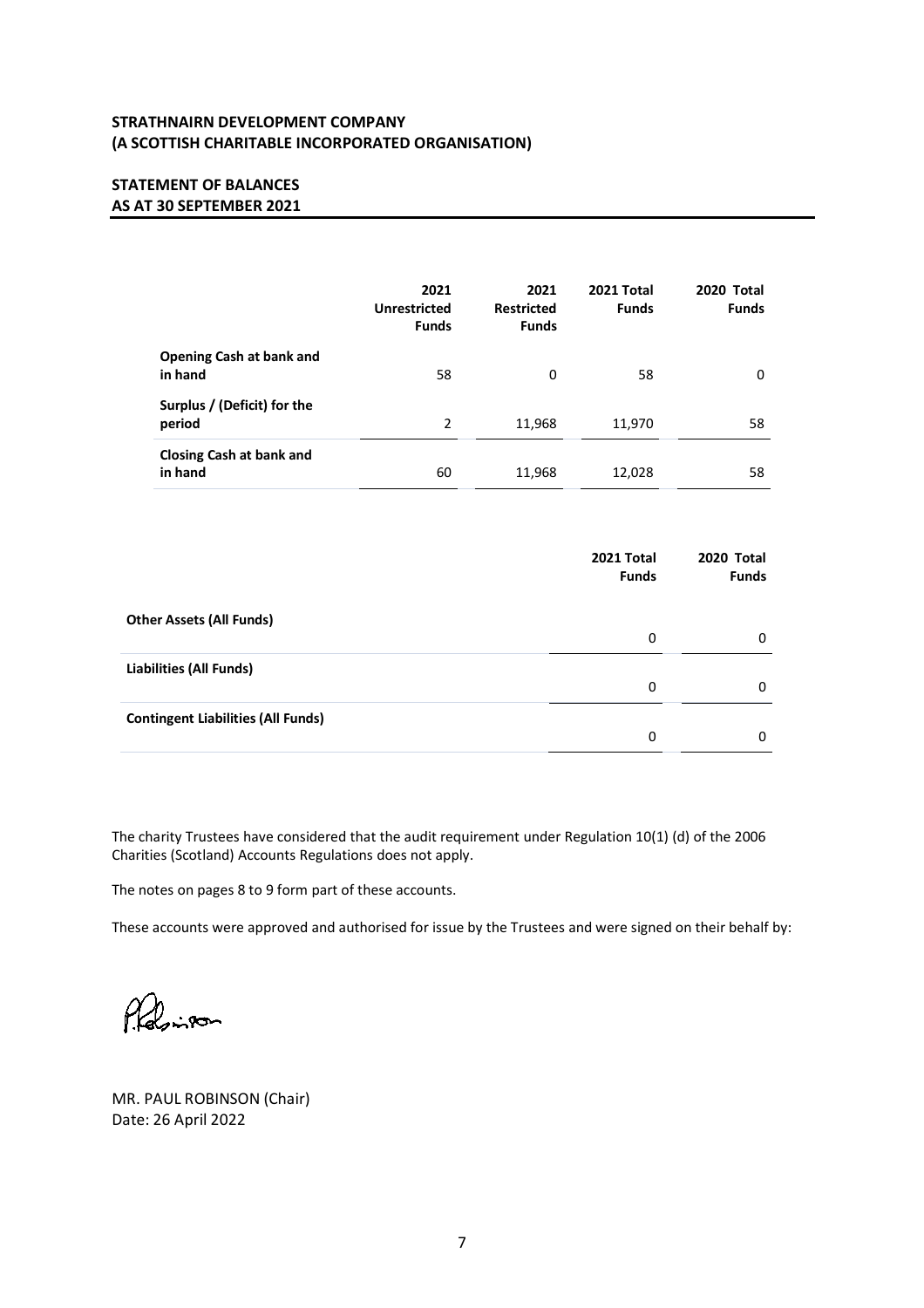## **NOTES TO THE FINANCIAL STATEMENTS FOR THE YEAR ENDED 30 SEPTEMBER 2021**

### **1. Status of the charity**

Strathnairn Development Company was approved as a Scottish Charitable Incorporated Organisation (SCIO) on 11th September 2019.

## **2. Accounting Policies**

### *Basis of accounting*

These accounts have been prepared on the Receipts and Payments basis in accordance with the Charities & Trustee Investment (Scotland) Act 2005 and the Charities Accounts (Scotland) Regulations 2006 (as amended).

### *Donations and donated services and facilities*

All donations received are credited to the Statement of Receipts and Payments in the year to which they relate. Donations received or earmarked for specific purposes are accounted for as restricted funds.

### *Grants receivable*

Grants receivable are credited to the Statement of Receipts and Payments in the year to which they relate. Grants receivable or earmarked for specific purposes are accounted for as restricted funds.

### *Income*

Income has been classified under the following headings:

Voluntary income – This comprises resources generated from voluntary sources including, for example donations and grants where the donor does not receive any direct return as a result of the donation.

Activities for generating funds – This comprises fund-raising activities carried out by the charity to generate incoming resources which will be used to undertake its charitable activities.

Investment income – This comprises incoming resources from investment assets, for example bank interest received.

Charitable activities – This comprises all incoming resources received, which are a payment for goods and services provided for the benefit of the charity's beneficiaries.

### *Expenditure*

Expenditure has been classified into the following headings:

Charitable Activities – This comprises all resources expended by the charity in undertaking its work to meet its charitable objectives. Such costs include the direct costs of the charitable activities together with those support costs incurred that enable these activities to be undertaken.

Governance costs – This comprises the cost of governance arrangements, which relate to the general running of the charity. There are no governance costs in 2021.

### *Nature and Purpose of Funds*

Unrestricted funds are those that may be used at the discretion of the trustees in furtherance of the objects of the charity. The trustees maintain a single unrestricted fund for the day-to-day running of the charity

Restricted funds may only be used for specific purposes. Restrictions arise when specified by the donor or when funds are raised for specific purposes.